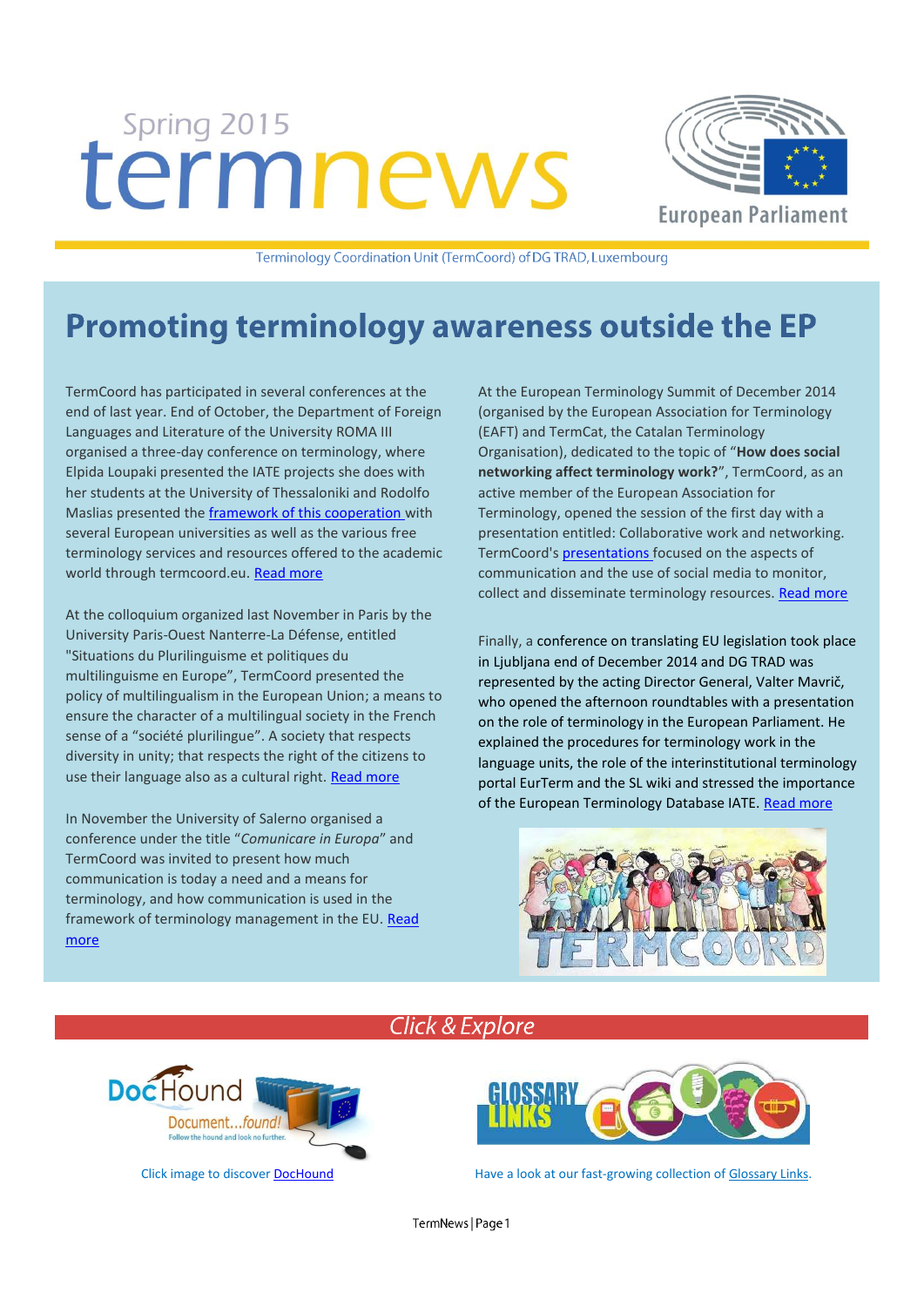### **We've moved! You can now visit us on the 11th floor of TOA!**

## **Latest news in TermCoord**

One of our IATE coordinators **Katarina Hyllienmark** has left our team. In the five years with TermCoord, Katarina has initiated, planned and implemented multilingual terminology projects for IATE. She prepared, organised and followed-up interinstitutional terminology meetings at central level. She also gave training at various levels to translators, terminologists and trainees as well as advised and supported language unit terminologists and liaised between the EP's IATE users and the IATE Support & Development team. We will miss her a lot as a colleague and as a person and wish her all the best in her new job in the Swedish Translation Unit at the European Commission in Luxembourg.



**Darija Brinc** from the Slovenian Translation Unit will take the place of Katarina Hyllienmark as IATE coordinator.

**Maria Pia Montoro** has joined our Unit as the EurTerm Coordinator. The future project for this platform is to be part of the new "IATE 2.0", a new version of IATE that will feature an improved data entry interface and more reliable, rich and user-friendly layout. Maria Pia will do her best to adapt the content of EurTerm to all your wishes and needs. Sharing terminology can only bring more benefits: it helps improving consistency, uniformity and reliability of data. Read full article [EurTerm is what we make of it.](https://webgate.ec.europa.eu/fpfis/wikis/display/iatetp/2015/02/18/EurTerm+is+what+we+make+of+it)

This year we had the pleasure of hosting two rotating terminologists: **Judit Palfi** from the HU Unit and **Emmanuel Peclaris** (aka Manos) from the EL Unit. Proactive terminology will become the main task of the rotating terminologist and the EL Unit will be the pilot unit in this project.

## Terminology **Network Meeting**

In the Terminology Network Meeting that took place in January, several topics were discussed, such as terminology features in SDL Studio, solutions for the suggestion of new terms, the terminology framework, IATE issues, the IATE handbook and languagespecific guidelines and EurTerm. [The minutes.](http://tradportal.ep.parl.union.eu/terminology/files/2015/01/Minutes_TNM_201501191.pdf)

## Quest

The ECB glossaries are now available in Quest under the name "ECB terminology", so that you can easily search them via the metasearch tool. If you wish to do so, you have to add the database to your profile.

If you have any comments about the terms in these glossaries, please send them to [TermCoord](mailto:dgtrad.termcoord@europarl.europa.eu) and we will forward it to the ECB.

## ECB terminology in Interesting resources for translators and terminologists

Do you know that th[e EPRS intranet site](http://www.eprs.sso.ep.parl.union.eu/eprs/auth/en/databases-external.html) can be very useful for translators and terminologists? It offers numerous databases divided per sections: EP databases, EU databases, multi-disciplinary and academic databases, external policies and country information databases etc.

Under Multi-disciplinary and academic databases, you can find [SwetsWise](https://www.swetswise.com/idp/Authn/UserPassword) and [Ebscohost,](http://search.ebscohost.com/login.aspx?authtype=ip,uid&profile=ehost) which offer specialised scientific journals.

Another rich source giving access to results of scientific research is the portal called Open Access [to research](http://www.netvibes.com/open-access#Home), created by the Commission's Central Library.

You can check all our **IATE Terms of the Week** and contribute to IATE yourself!